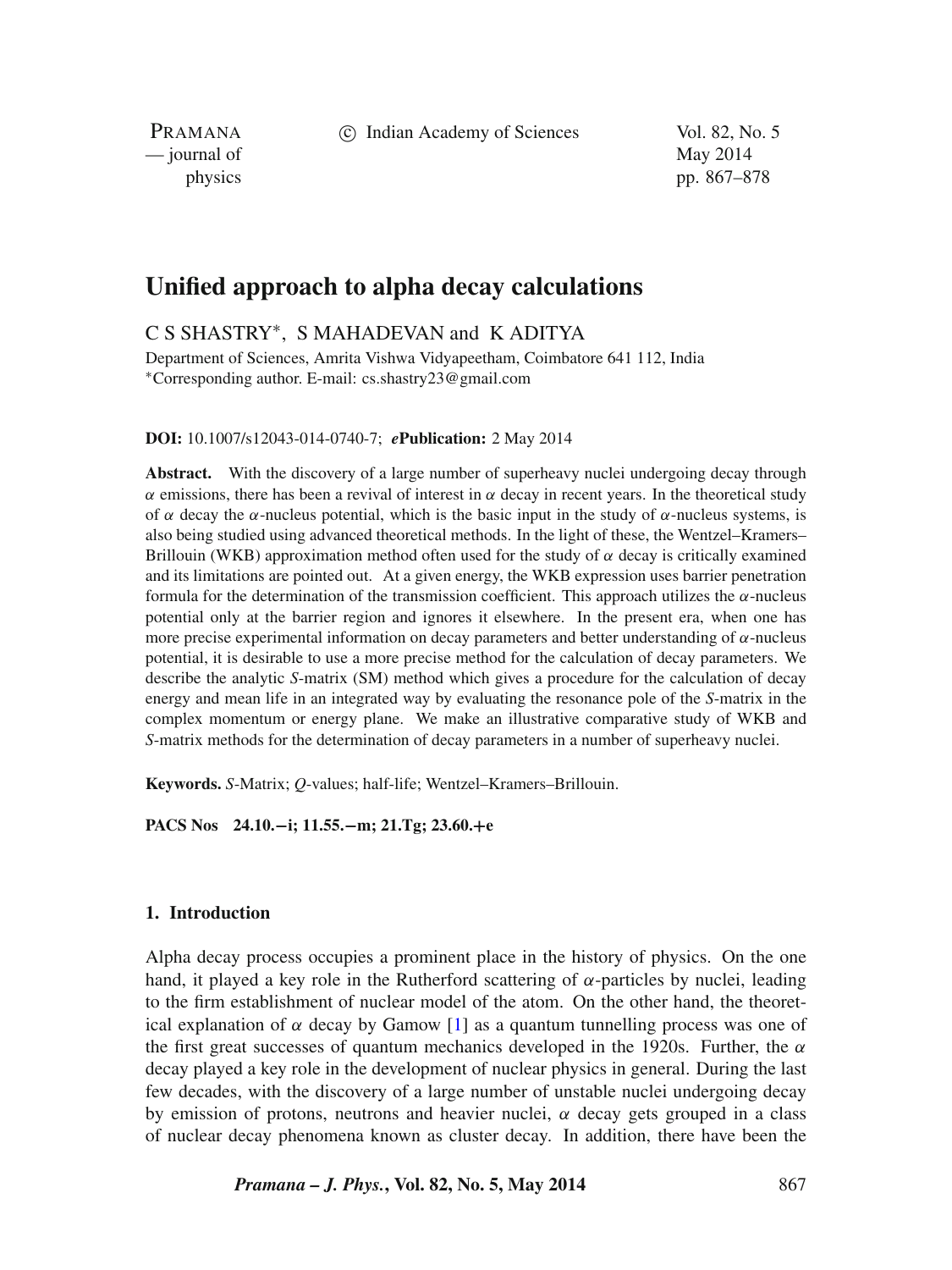#### *C S Shastry, S Mahadevan and K Aditya*

discovery of a large number of superheavy nuclei [\[2–](#page-10-1)[4\]](#page-10-2), and the latest one has proton number 118. These superheavy nuclei undergo decay by *α* and *β* emissions. In establishing decay chains of superheavy nuclei, intermediate  $\alpha$  decay processes with experimentally determined decay energies and lifetimes play crucial roles. As a result, there has been a significant revival of interest in the theoretical study of *α* decay.

Most of the theoretical approaches to study  $\alpha$  decay are centred around the concept of quantum tunnelling formulated first by Gamow [\[1\]](#page-10-0). Alpha decay can be visualized as a process involving the formation of daughter nucleus– $\alpha$  system from the original parent nucleus and the survival of this system as a quasibound state for a while, depending on its lifetime before it undergoes decay resulting in the unbound daughter nucleus–*α* system with positive relative energy signifying the decay energy. In this mechanism, the formation of daughter nucleus– $\alpha$  system from parent nucleus is governed by the structural aspects of the parent nucleus and in the common approaches to  $\alpha$  decay, this aspect is taken into account by a parameter known as cluster pre-formation probability  $P_{\alpha}$ . Once the parent nucleus  $(A, Z)$  having mass number *A* and proton number *Z* forms the twobody system consisting of daughter nucleus ( $A - 4$ ,  $Z - 2$ ) and the  $\alpha$ -particle, the decay process is governed by the Schrödinger equation governing this two-body system. In the centre of mass system, this reduces to a Schrödinger equation in three dimensions for a single particle having reduced mass  $m = 4(A - 4)/A$  amu and governed by the potential  $U(r)$  between daughter nucleus and the  $\alpha$ -particle. When the potential *U* is spherically symmetric, the problem further reduces to the solution of radial Schrödinger equation having appropriate orbital angular momentum quantum number *l* and governed by the effective potential  $U_{\text{eff}}(r) = U(r) + \hbar^2 l(l+1)/(2mr^2)$  which is the sum of  $U(r)$  and the centrifugal term.

The potential  $U(r)$  is a sum of short-range attractive nuclear potential  $U_N(r)$  and the Coulomb potential  $U_c(r)$  acting between  $\alpha$ -particle and the daughter nucleus. The Coulomb term  $U_c(r)$  is assumed to be a potential between point charge 2*e* and a uniformly charged sphere of radius  $R_c$  having total charge  $(Z - 2)e$ . It is given by

$$
U_{c}(r) = \frac{2(Z - 2)e^{2}(3R_{c}^{2} - r^{2})}{2R_{c}^{3}}.
$$
\n(1)

The parameter  $R_c$  is of the order of nuclear radius. For the present discussion, the potential  $U_N(r)$  can be approximated by the empirical Woods–Saxon potential

$$
U_{\rm N}(r) = \frac{-U_0}{1 + \exp(\frac{r - R}{a})}, \qquad U_0 > 0,
$$
\n(2)

where  $U_0$ ,  $R$ ,  $a$ , respectively represent the usual strength, radius and diffuseness parameters. If one uses these expressions, for sufficiently small  $l > 0$ , the total effective potential

$$
U_{\text{eff}}(r) = U_{\text{N}}(r) + U_{\text{c}}(r) + \hbar^2 \frac{l(l+1)}{2mr^2}
$$
\n(3)

is dominated by the centrifugal barrier near the origin, a Coulomb barrier peaked at barrier radius  $R_b \sim R_c$  and a potential pocket between the centrifugal and Coulomb barriers.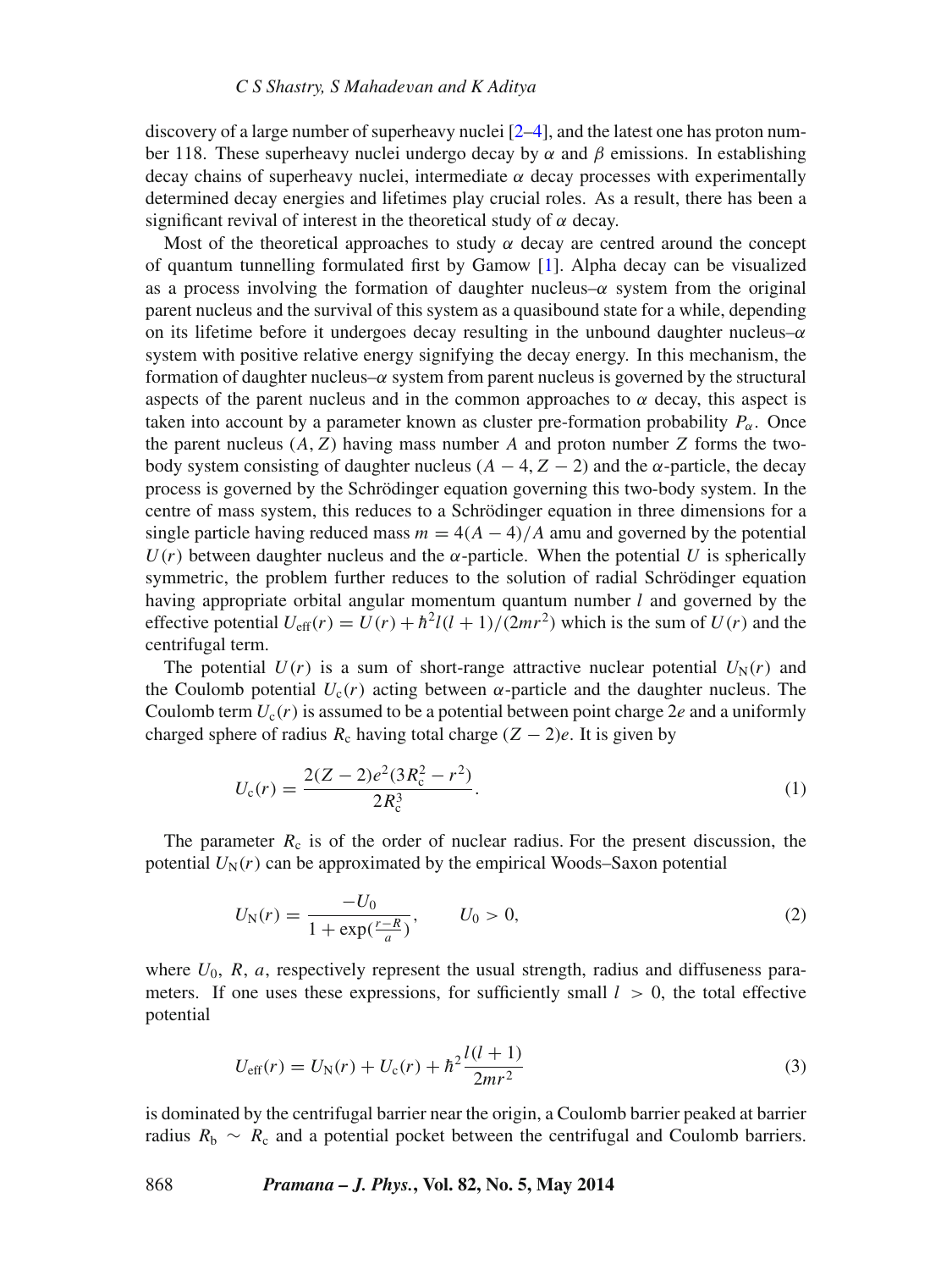Beyond  $R<sub>b</sub>$  the potential is dominated by the Coulomb tail (figure [1\)](#page-2-0). The potential pocket is crucial in generating the quasibound state of the daughter nucleus–*α* system. The decay of this state by tunnelling across the barrier describes the physical phenomena of  $\alpha$  decay. With increasing *l*, the pocket region diminishes and eventually vanishes beyond a critical value of *l*.

The reasonably smooth varying nature of the effective potential has prompted researchers to use the comparatively simple WKB approximation (see e.g.,  $[5-7]$  $[5-7]$ ) to determine  $\alpha$  decay lifetime  $\tau$ . In this approximation, the centrifugal term is taken to be  $h^2(l + 1/2)^2/(2mr^2)$  to generate the correct behaviour of the wave function near the origin. This term generates a centrifugal barrier near the origin even when  $l = 0$ . The pocket region can be used to generate the energy *E* of the quasibound state by adopting the well-known WKB formula for bound states. Similarly, the transmission across the effective Coulomb barrier at energy *E* gives transmission coefficient *T* and hence, can be used to calculate decay constant  $\lambda$  and mean lifetime  $\tau$ . With the availability of accurate  $\alpha$ -nucleus potentials to study the decay problem, use of more accurate methods than the WKB method is desirable. The reasons are as follows: it should be noted that the quasibound state energy E and its width  $\Gamma$  (and hence  $\tau$ ) are generated in principle by the entire potential  $U_{\text{eff}}(r)$  using the complete solution of the radial Schrödinger equation with appropriate boundary conditions. On the contrary, WKB method uses a restricted part of the pocket region to generate *E* and the corresponding restricted part of the barrier to generate *τ* in a decoupled way. In addition, *τ* is a very sensitive function of *E* and hence a small error in *E* can cause a much bigger error in  $\tau$ . Due to this reason, in many analyses of  $\alpha$  decay one uses experimentally measured *E* rather than the theoretically calculated one, even though a more satisfactory theoretical approach should generate both *E* and *τ* within a unified framework. Further, calculation of transmission probability is carried out using the WKB formula in one dimension which completely ignores the potential except in the domain of the effective barrier at energy *E*. Model studies [\[8\]](#page-10-5) have shown that

<span id="page-2-0"></span>

**Figure 1.** Schematic diagram of the effective *α* daughter nucleus potential.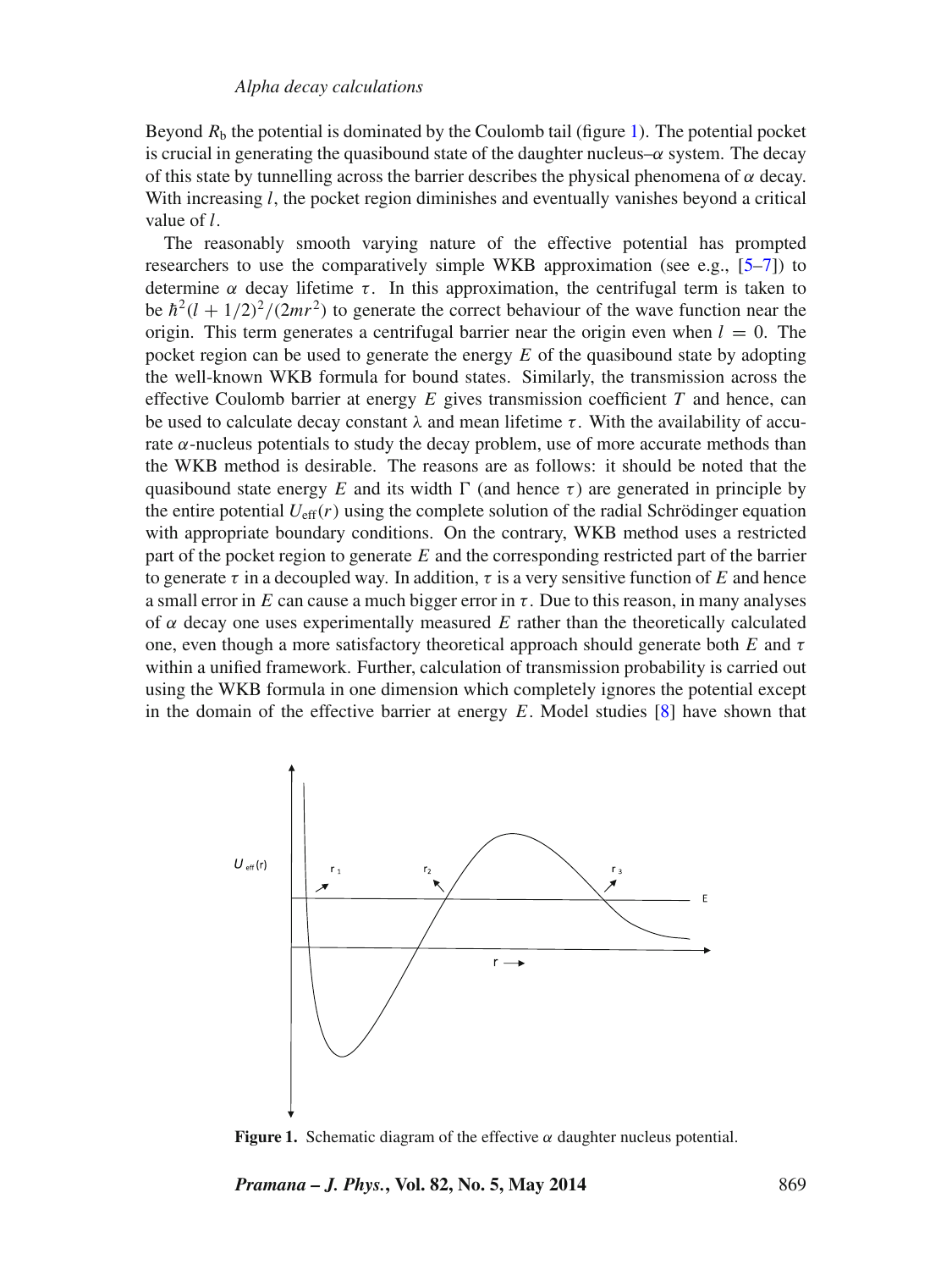such a procedure is not very satisfactory. In view of these observations, we have proposed the simultaneous calculations of both *E* and *τ* based on the complete solution of radial equation and analytic *S*-matrix method.

This paper is organized as follows: in [§2](#page-3-0) we outline the WKB method for the calculation of decay energy  $E$  and mean life  $\tau$ . The unified approach for the calculation of  $E$ and  $\tau$  is described in [§3.](#page-4-0) Section [4](#page-7-0) contains typical set of numerical results and [§5](#page-9-0) deals with summary and conclusions.

#### <span id="page-3-0"></span>**2. WKB method**

In solving the Schrödinger equation for the radial wave function  $R_l(r)$  it is convenient to use modified Schrödinger equation satisfied by  $\phi_l(r) = rR_l(r)$ :

<span id="page-3-3"></span>
$$
\frac{d^2\phi_l(r)}{dr^2} + [k^2 - V_{\text{eff}}(r)]\phi_l(r) = 0,
$$
\n(4)

where

$$
k^{2} = \frac{2mE}{\hbar^{2}}, \qquad V_{\text{eff}}(r) = \frac{2m}{\hbar^{2}} U_{\text{eff}}(r).
$$
 (5)

At a given energy *E* below the Coulomb barrier, the roots  $r_1, r_2, r_3$  of the equation

$$
\kappa^2 = k^2 - V_{\text{eff}}(r) = 0\tag{6}
$$

define the turning points and we choose  $r_1 < r_2 < r_3$ . The region  $r_1 < r < r_2$  defines the classically allowed pocket region and similarly  $r_2 < r < r_3$  defines the classically forbidden barrier region. The WKB approximation [\[5,](#page-10-3)[6\]](#page-10-6) for bound states can be used to approximately calculate the energies of quasibound states in the pocket region using the relation

<span id="page-3-1"></span>
$$
\int_{r_1}^{r_2} \kappa(r) dr = (n + 1/2)\pi.
$$
 (7)

It can be seen from [\(7\)](#page-3-1) that *n* is the number of nodes of WKB wave function between the turning points and this approximation is good only if the turning points are several wavelengths apart; that is, when *n* is large compared to unity. Similarly, one can calculate the transmission coefficient  $T$  using the WKB approximation. We have

<span id="page-3-2"></span>
$$
T = \exp\left[-2\int_{r_2}^{r_3} [-\kappa^2(r)]^{1/2} dr\right].
$$
 (8)

Representing by  $A_f$ , the assault frequency factor signifying the number of attempts the *α*-particle makes before under going decay, we get the WKB approximation based formula for the decay constant *λ*

$$
\lambda = P_f A_f T. \tag{9}
$$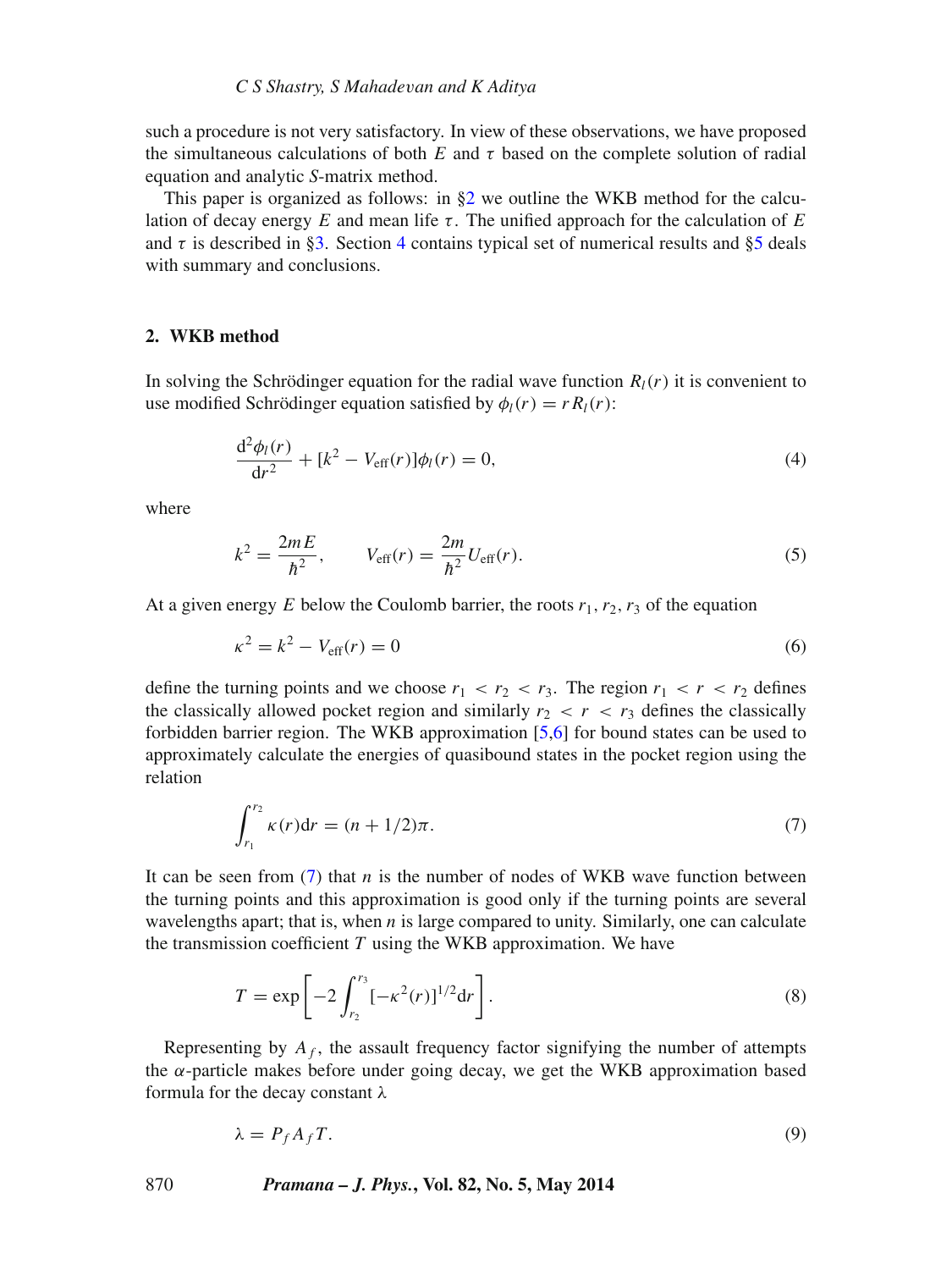#### *Alpha decay calculations*

The simplest approximate estimate of assault frequency is  $A_f = v/[2(r_2 - r_1)]$  where *ν* is the average velocity. The pre-formation parameter  $P_f$  is chosen suitably; often, it is set to unity. The formulae connecting  $\lambda$ ,  $\Gamma$ ,  $\tau$  and half-life  $\tau_{1/2}$  are

$$
\lambda = \Gamma/\hbar = \tau^{-1} = (\ln 2)/\tau_{1/2}.
$$
 (10)

In the calculation of both *E* and  $\tau_{1/2}$  based on WKB approach, the possible error  $\Delta E$ in the determination of *E* causes much more enhanced error in the calculation of  $\tau_{1/2}$ because in expression [\(8\)](#page-3-2) for *T* , *E* is present in the exponential function. Hence, instead of the theoretically computed *E*, often one uses the corresponding experimental *Q*-values. In such an approach, the WKB method completely avoids the use of pocket region of the potential.

#### <span id="page-4-0"></span>**3.** *S***-matrix method for unified determination of** *E* **and** *τ*

We now briefly outline the SM method for the calculation of quasibound state energy and its lifetime. For this purpose, we consider the modified radial Schrödinger equation governed by well-behaved short-range potentials. This is adequate for understanding the idea behind the method. However, this procedure has to be appropriately modified for the treatment of  $\alpha$  decay where the potential is a sum of short-range nuclear potential and long-range Coulomb potential. In the case of well-behaved short-range potentials, the regular solution of the Schrödinger equation [\(4\)](#page-3-3) satisfies the condition

<span id="page-4-2"></span>
$$
\phi_l(r) \xrightarrow[r \to 0]{} r^{l+1}.\tag{11}
$$

Now we use the methods of analytic SM. The details of analytic *S*-matrix can be found, in e.g.,  $[9-11]$  $[9-11]$ . The radial equation has two linearly independent irregular solutions and they are known as Jost solutions  $f_l(\pm k, r)$ . For large *r* they satisfy the asymptotic conditions

$$
f_l(\pm k, r) \xrightarrow[r \to \infty]{} \exp(\mp ikr). \tag{12}
$$

One can express  $\phi_l(r)$  as a linear combination of  $f_l(k, r)$  and  $f_l(-k, r)$  using what are known as Jost functions  $F_l(\pm k)$  defined by the Wronskians  $W[\phi_l(r), f_l(\pm k, r)]$ 

$$
F_l(\pm k) = W[\phi_l(r), f_l(\pm k, r)] \tag{13}
$$

$$
\phi_l(r) = [F_l(-k) f_l(k, r) - F_l(k) f_l(-k, r)]/(2ik). \tag{14}
$$

<span id="page-4-1"></span>This combination given by [\(14\)](#page-4-1) makes several physical features explicit. Whereas, the condition [\(11\)](#page-4-2) guarantees the required behaviour near origin, if  $F_l(-k) = 0$  for some  $k = k_p$  as  $r \to \infty$ ,

$$
\phi_l(r) = [-F_l(k) f_l(-k, r)]/2ik \to O(\exp^{ikr}).
$$
\n(15)

*Pramana – J. Phys.***, Vol. 82, No. 5, May 2014** 871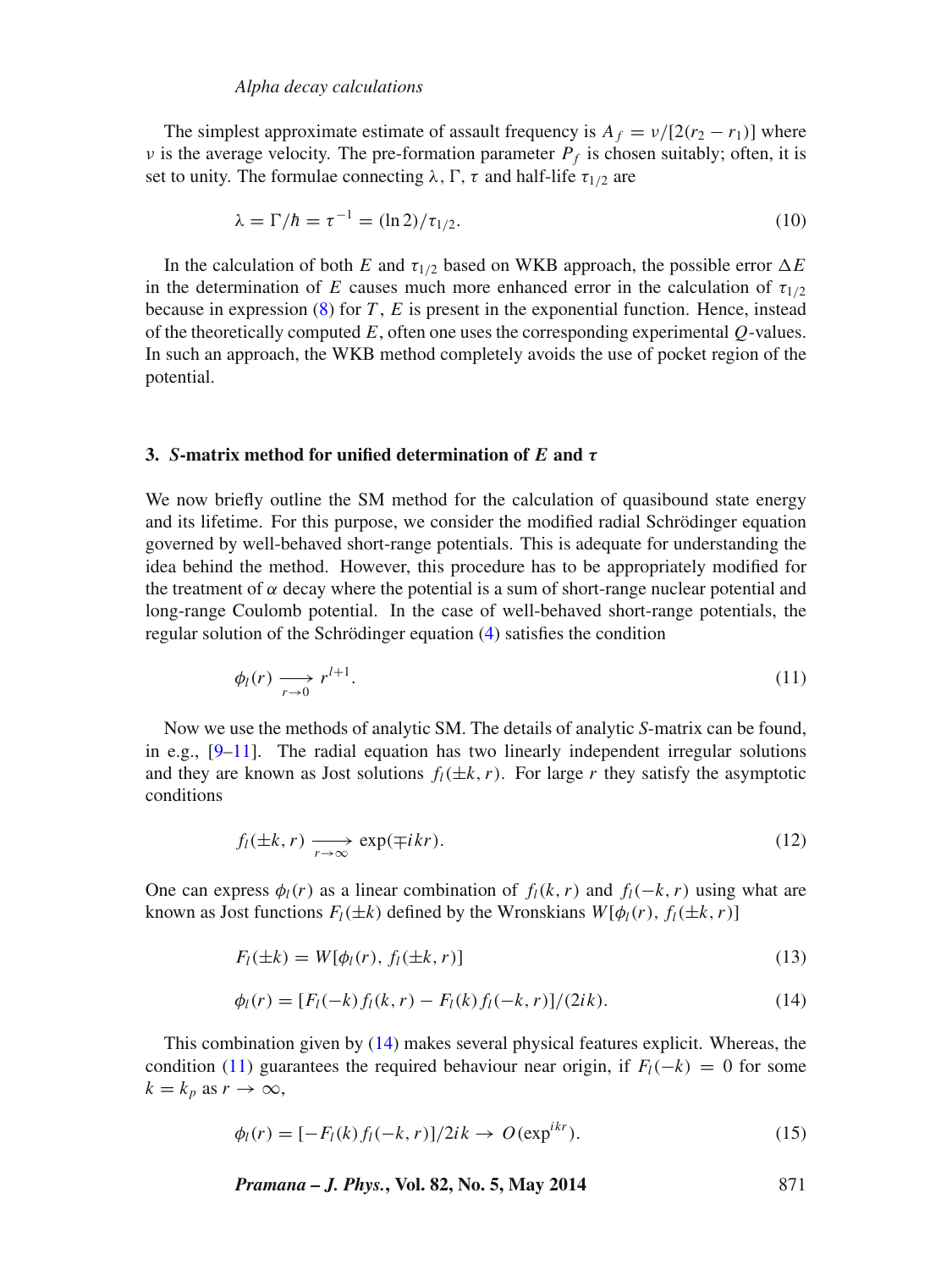#### *C S Shastry, S Mahadevan and K Aditya*

It is clear that if  $k_p = i\beta$ ,  $\beta > 0$ , the corresponding wave function  $\phi_l(r)$  asymptotically varies as  $exp(-\beta r)$  signifying a bound state. This indicates that the zeros of  $F_l(-k)$  can have physical significance. Before dealing with this we note that for real positive energy *E* the function  $\phi_l(r)$  signifies scattering solution behaving asymptotically as

<span id="page-5-0"></span>
$$
\phi_l(r) \xrightarrow[r \to \infty]{} \sin(kr - l\pi/2 + \delta_l),\tag{16}
$$

where  $\delta_l$  is the phase shift for the *l*th partial wave. Comparing [\(14\)](#page-4-1) and [\(16\)](#page-5-0), one gets the following expression for partial wave *S*-matrix  $S_l(k)$ :

<span id="page-5-1"></span>
$$
S_l(k) = \exp(i\pi l) \frac{F_l(k)}{F_l(-k)}.\tag{17}
$$

Equation [\(17\)](#page-5-1) provides an important relation between Jost functions and  $S_l(k)$ . We note that the zero of  $F_l(-k)$  at  $k = i\beta$ ,  $\beta > 0$  or equivalently a pole of  $S_l(k)$  on the positive imaginary axis of the complex *k*-plane signifies a bound state. By extensively studying the analytic properties of  $F_l(\pm k)$  in the entire complex *k*-plane, the physical significance of zeros of the Jost function and poles of  $S_l(k)$  have been established. In particular, for short-range Yukawa-type potential, decreasing exponentially for large *r*,  $F_l(\pm k)$  is an analytic function of *k* except for branch cut in part of the imaginary *k*-axis. Further, in the case of potentials like square well which vanish identically beyond a given  $r = R_0$ , *Fl*( $\pm k$ ) are entire functions of *k*. The symmetry relation *Fl*( $k$ ) = [*Fl*( $-k$ <sup>\*</sup>)]<sup>\*</sup> satisfied by  $F_l(\pm k)$  establishes that  $F_l(\pm k)$  cannot be zero on real axis unless  $\phi_l(r)$  identically vanishes. Further, the zeros  $F_l(\pm k)$  are distributed symmetrically with respect to imaginary *k*-axis. These features are used in identifying the nature of poles of  $S_l(k)$  as illustrated for Yukawa-type potential as shown in figure [2.](#page-6-0) It can be readily seen that the pole  $k = k_p$ just below the real axis in the fourth quadrant with small imaginary part  $|\text{Im } k_p| < |\text{Re } k_p|$ signifies a resonance state. Consider  $E_p = \hbar^2 k_p^2/(2m)$  associated with a resonant pole at  $k = k_p$ . We have

$$
k_p = \text{Re } k_p + i \text{ Im } k_p, \qquad \text{Re } k_p > 0, \quad \text{Im } k_p < 0 \tag{18}
$$

$$
E_p = \frac{\hbar^2}{2m} [(\text{Re } k_p)^2 - (\text{Im } k_p)^2 + 2i \text{ Re } k_p \text{ Im } k_p] = E_r - i \Gamma_r / 2 \tag{19}
$$

clearly,

$$
E_r = \frac{\hbar^2}{2m} [(\text{Re } k_p)^2 - (\text{Im } k_p)^2]
$$
 (20)

is the positive energy of the resonant state and

$$
\Gamma_r = \frac{\hbar^2}{2m} 4 \operatorname{Re} k_p |\operatorname{Im} k_p|
$$
 (21)

is the corresponding width. In our approach to  $\alpha$  decay calculation we treat the daughter nucleus–*α* system as a resonant or quasibound state with energy *Er* and width *Γr*. The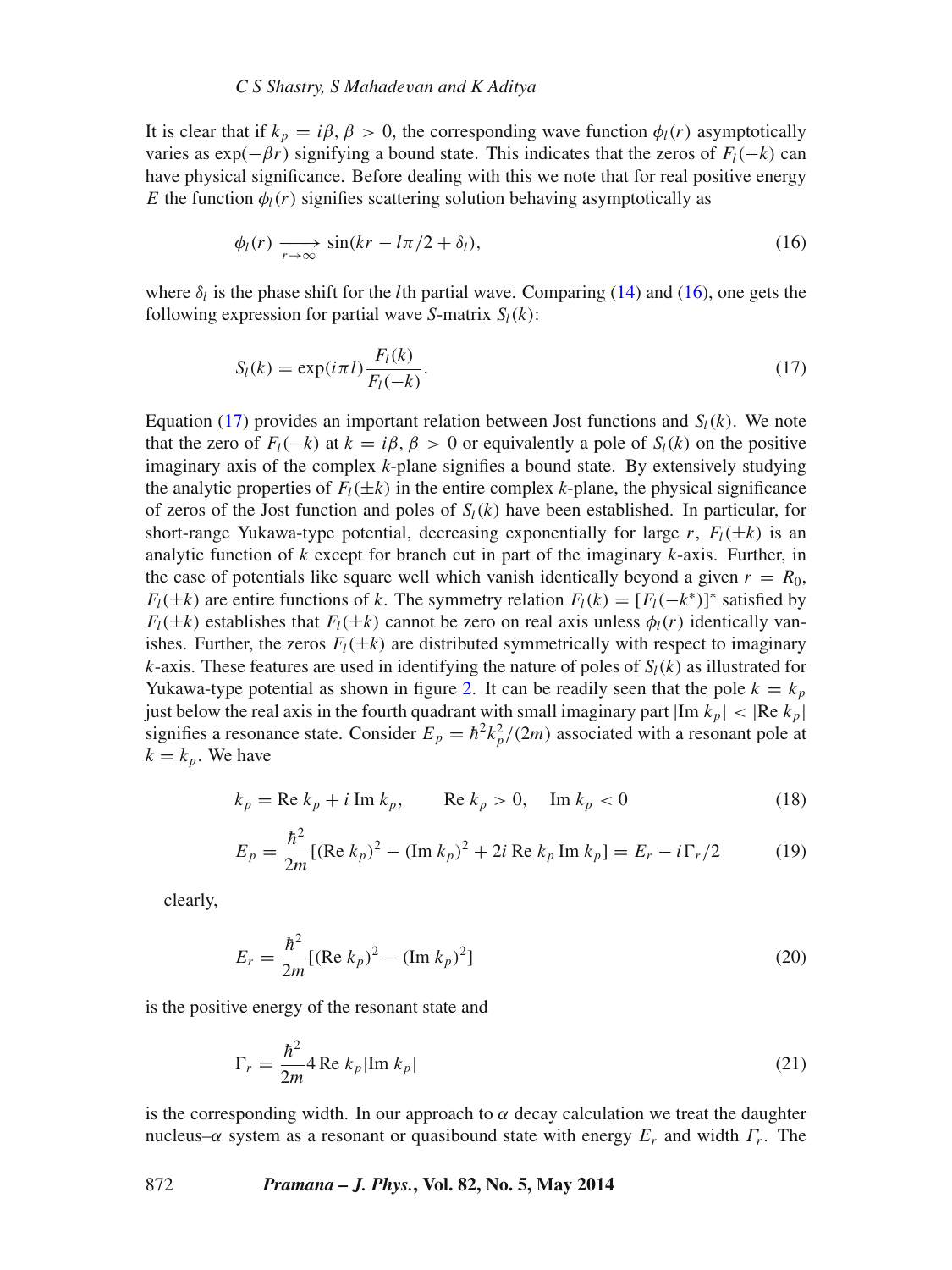<span id="page-6-0"></span>

**Figure 2.** Illustration of singularities of  $S_l(k)$  in the *k* plane of Yukawa potential of range  $\mu - 1$ .

Jost function is the result of the complete-solution of the Schrödinger equation and hence the resonant pole position is calculated in an integrated way. Thus,  $E_r$  and  $\Gamma_r$  can be determined in a correlated manner and unlike WKB method there is no scope for decoupling of their computation to different regions of the potential. The pole at  $k = -\text{Re } k_p + i \text{Im } k_p$ , which is the symmetric counterpart of pole at  $k = k_p$  does not represent a different resonant state; but, only the time-reversed counterpart of the state associated with  $k_p$ . From [\(14\)](#page-4-1) it is clear that the quasibound state wave function is regular at origin and varies as  $\exp(ik_p r)$  asymptotically having an exponentially diverging term  $\exp(|\text{Im }k_p| r)$ . This shows that unlike a bound state, quasibound or resonant state is not normalizable. However, within the interaction region it is quite similar to bound state in its behaviour. If one considers the time-dependent part  $exp(-iE_p t/\hbar)$  of the resonant state, it is clear that it decays in time as  $\exp(-\Gamma t/2\hbar)$  and indicates a mean life  $\tau = \hbar/\Gamma_r$  for the resonance state.

The above brief description summarizes the basic approach one takes in the calculation of  $\alpha$  decay energy and width in a unified way using the well-known results of analytic *S*-matrix theory. However, in actual calculations suitable changes are needed to take into account the long-range Coulomb potential present in the  $\alpha$  daughter nucleus system in addition to the short-range nuclear potential. In such a case the calculation of *S*-matrix has to be done using Coulomb distorted asymptotic plane wave and spherical waves. The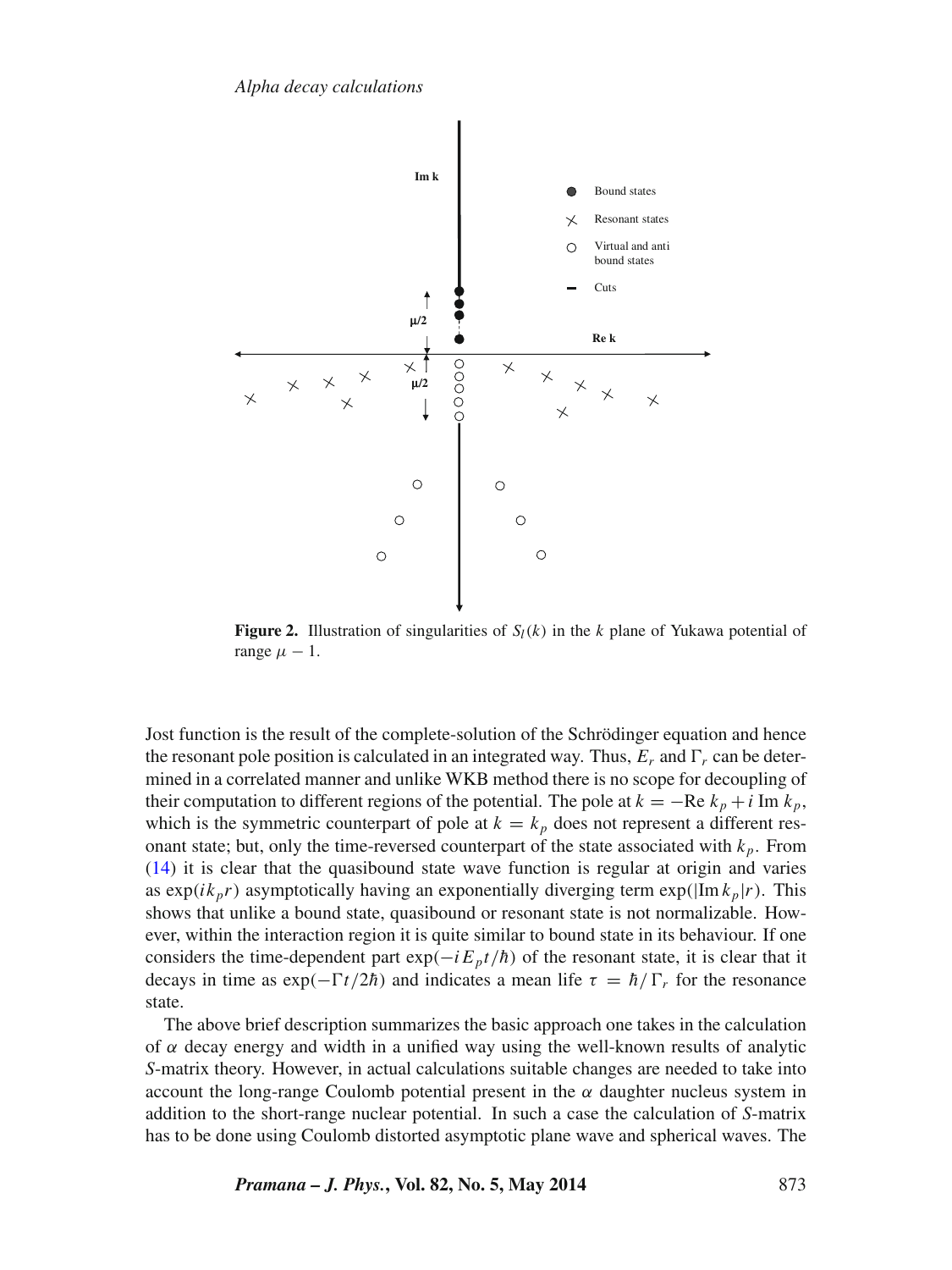generalization of analytic *S*-matrix theory is described in [\[12\]](#page-11-1). The key parameter governing the long-range Coulomb effect is the Rutherford parameter  $\eta = Z_1 Z_2 e^2 m / \hbar^2 k$ , where  $Z_1$  and  $Z_2$  are the charges of the two interacting particles. Thus, in the case of Coulomb nuclear problem the corresponding Jost solutions  $f_l(\eta, \pm k, r)$  satisfy the following condition as  $r \to \infty$ :

$$
\lim[f_l(\eta, \pm k, r) \exp(\pm ikr) \exp(\mp i \ln(2kr))] = \exp(-\eta \pi/2). \tag{22}
$$

It is convenient to write the *S*-matrix  $S_l(k)$  as a product of the Coulomb *S*-matrix  $S_c(l, k)$ and the so-called nuclear *S*-matrix  $S_N(l, k)$ :

$$
S_l(k) = S_c(l, k) S_N(l, k), \qquad (23)
$$

where  $S_c(l, k) = \exp(2i\sigma_l)$  with  $\sigma_l = \arg(\Gamma(l + 1 + i\eta))$ . As in the case of short-range potential [\[12\]](#page-11-1), one can define Jost functions for the Colulomb nuclear problem. The resonance structure of  $S_l(k)$  is contained in  $S_N(l, k)$  and it has to be computed using the regular solution  $\phi_l(n,kr)$  of the modified radial Schrödinger equation for the Coulomb nuclear system and the regular and irrregular Coulomb wave functions  $F_l(\eta,kr)$  and  $G_l(\eta,kr)$ , respectively. The expression for the nuclear *S*-matrix becomes

$$
S_{N}(l,k) = \frac{F^{N}(l,k)}{F^{N}(l,-k)},
$$
\n(24)

where the nuclear Jost functions  $F^{N}(l, \pm k)$  are given by

$$
F^N(l, \pm k) = (\text{const})[\rho G_l(\eta, kr) - G'_l(\eta, kr)]
$$
  

$$
\mp i[F'_l(\eta, kr) - \rho F_l(\eta, kr)]|_{r=R_m}
$$
 (25)

evaluated at  $r = R_M$  well beyond the range of nuclear potential. The superscript' indicates the derivative with respect to *r*. The term  $\rho$  is given by

$$
\rho = \frac{\phi_l'(\eta, kr)}{\phi_l(\eta, kr)}\bigg|_{r=R_m}.
$$
\n(26)

The parameters of quasibound states or resonances can be obtained by computing the zeroes of  $F^N(l, -k)$  in the fourth quadrant of the complex *k* plane just below the real *k*-axis. This has to be done by taking into account the complications involved in the computation of Coulomb wave functions. Even though the present procedure of evaluation of quasibound state parameters is somewhat difficult, it becomes manageable by noting that the calculation of  $S_l(k)$  in nuclear optical model code is quite well established and it has to be only extended for complex *k*. The main accomplishment of the *S*-matrix approach is the unified and more accurate treatment of the calculation of decay parameters.

## <span id="page-7-0"></span>**4. Numerical results**

To carry out the calculations one requires  $\alpha$  daughter nuclear potentials. We generate these potentials numerically in the double-folding framework. Explicit calculation involves the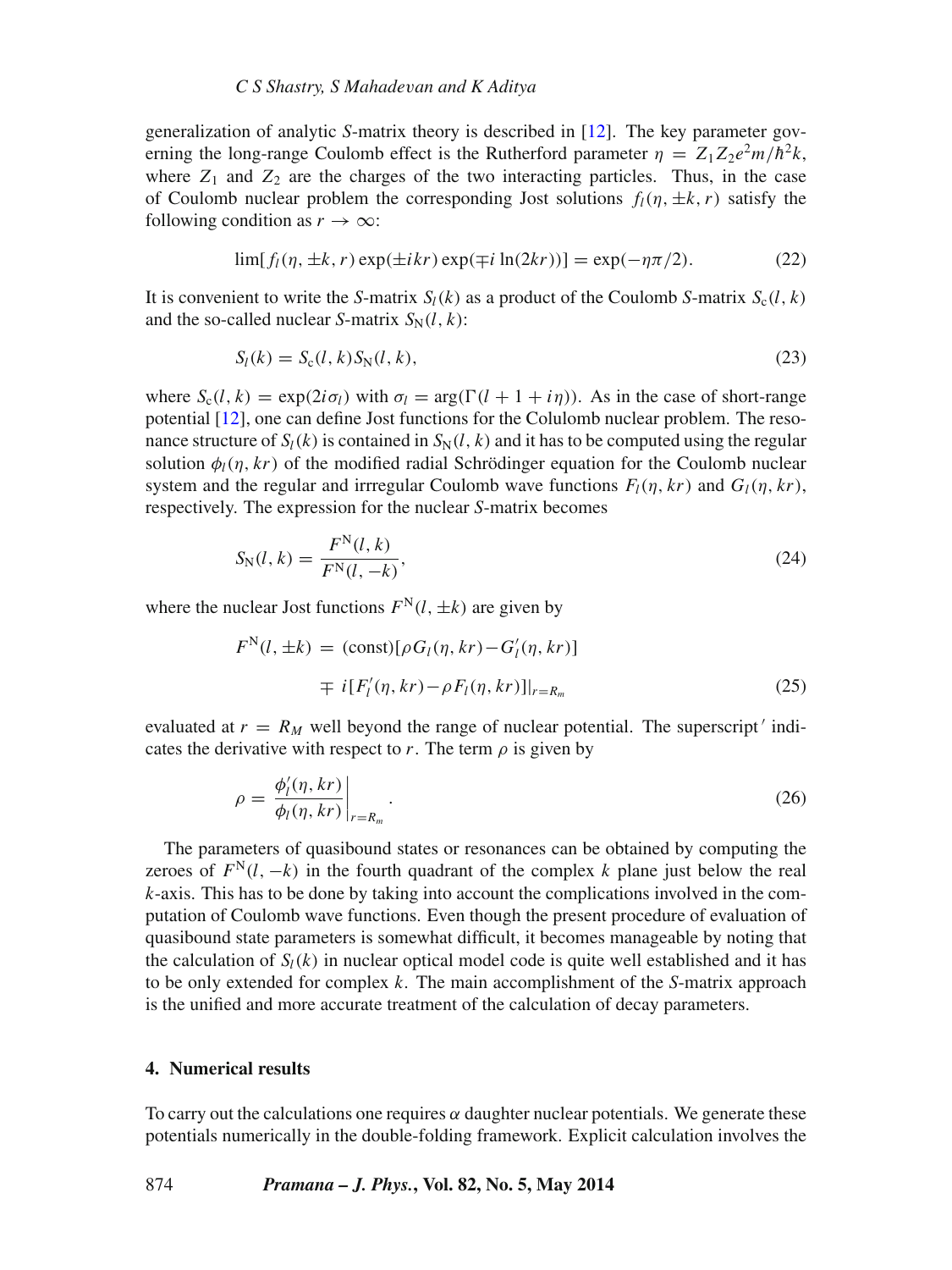following steps: First, the relativistic mean field (RMF) [\[13](#page-11-2)[–15\]](#page-11-3) calculations are carried out for the relevant nuclei by employing the most widely used NL3 [\[15\]](#page-11-3) set of Lagrangian parameters. The details related to RMF method can be found in [\[13\]](#page-11-2). These spherical densities both for protons and neutrons along with the well-known density-dependent M3Y (DDM3Y) nucleon–nucleon interaction are then used in the doublefolding *(tρρ)* approximation to generate  $[16,17]$  $[16,17]$  the  $\alpha$  daughter nucleus potential. It should, however, be noted that the spherically symmetric potential thus generated is really an approximation to the actual interaction between the  $\alpha$  and the deformed daughter nuclei. We restrict this approximation, because incorporating deformation terms within the simple potential scattering approach will be too complicated and the simplicity of the present method will be lost. In all calculations, the exact nuclear potentials were used. The results (both *Q*-values and half-lives) are obtained by using a fixed  $r_c = 1.24$  f and it is shown in the histograms (figures [3](#page-8-0) and [4\)](#page-9-1). Substantial part of the results shown in the histograms are given in [\[18\]](#page-11-6). We propose to give a more exhaustive set of results based on *S*-matrix methods in the near future. Further, difficulties that arise in the calculation of decay parameters involving long lifetimes using *S*-matrix method are discussed in [\[19\]](#page-11-7) and hence, not repeated.

<span id="page-8-0"></span>

**Figure 3.** Comparison of *Q*-values computed using SM, WKB methods with the experimental values.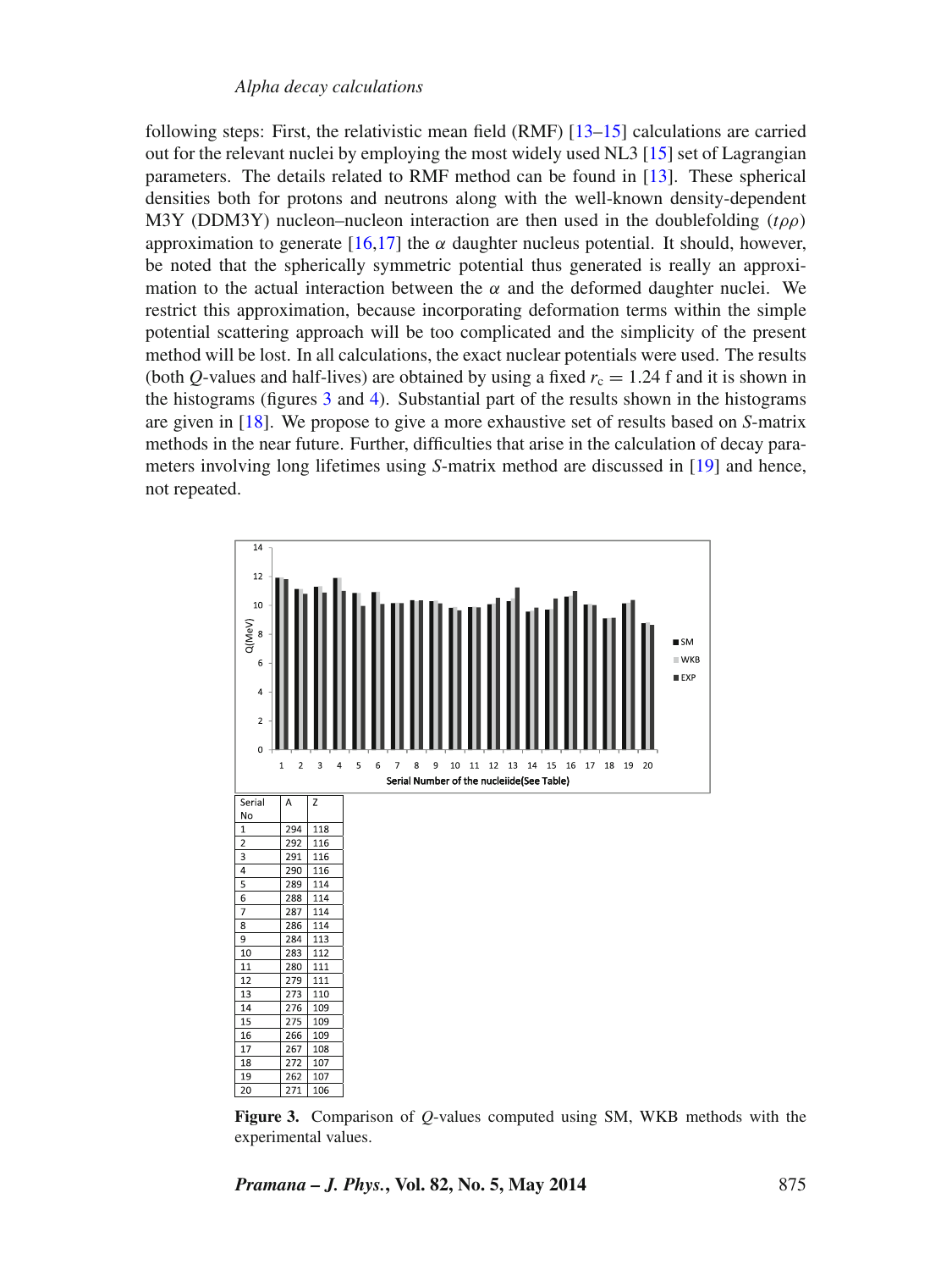<span id="page-9-1"></span>

**Figure 4.** Comparison of  $\tau_{1/2}$  values computed using SM, WKB methods with the experimental values.

# <span id="page-9-0"></span>**5. Summary and conclusions**

The main findings are summarized now: unlike the WKB-based approximations, SM method treats the  $\alpha$  decay as the decay of the long-lived resonance state of the  $\alpha$  daughter nucleus two-body system and utilizes the full potential to generate the *Q*-values and halflives in a unified and correlated way. This method is fully quantum mechanical and exact in principle. Further, in order to generate the  $\alpha$ -nucleus potential, we have used microscopic RMF-based  $\alpha$ -nucleus nuclear potentials. The present calculations show that these *α*-nucleus potentials are quite useful for a more accurate study of decay parameters for a wide range of systems. The Coulomb potential used in our calculations is for a uniformly charged daughter nucleus with radius  $R_c$ . Most of the results obtained using SM method are marginally better than the corresponding WKB results. However, a more exhaustive calculation taking into account a much larger set of  $\alpha$  decaying nuclei is desirable. In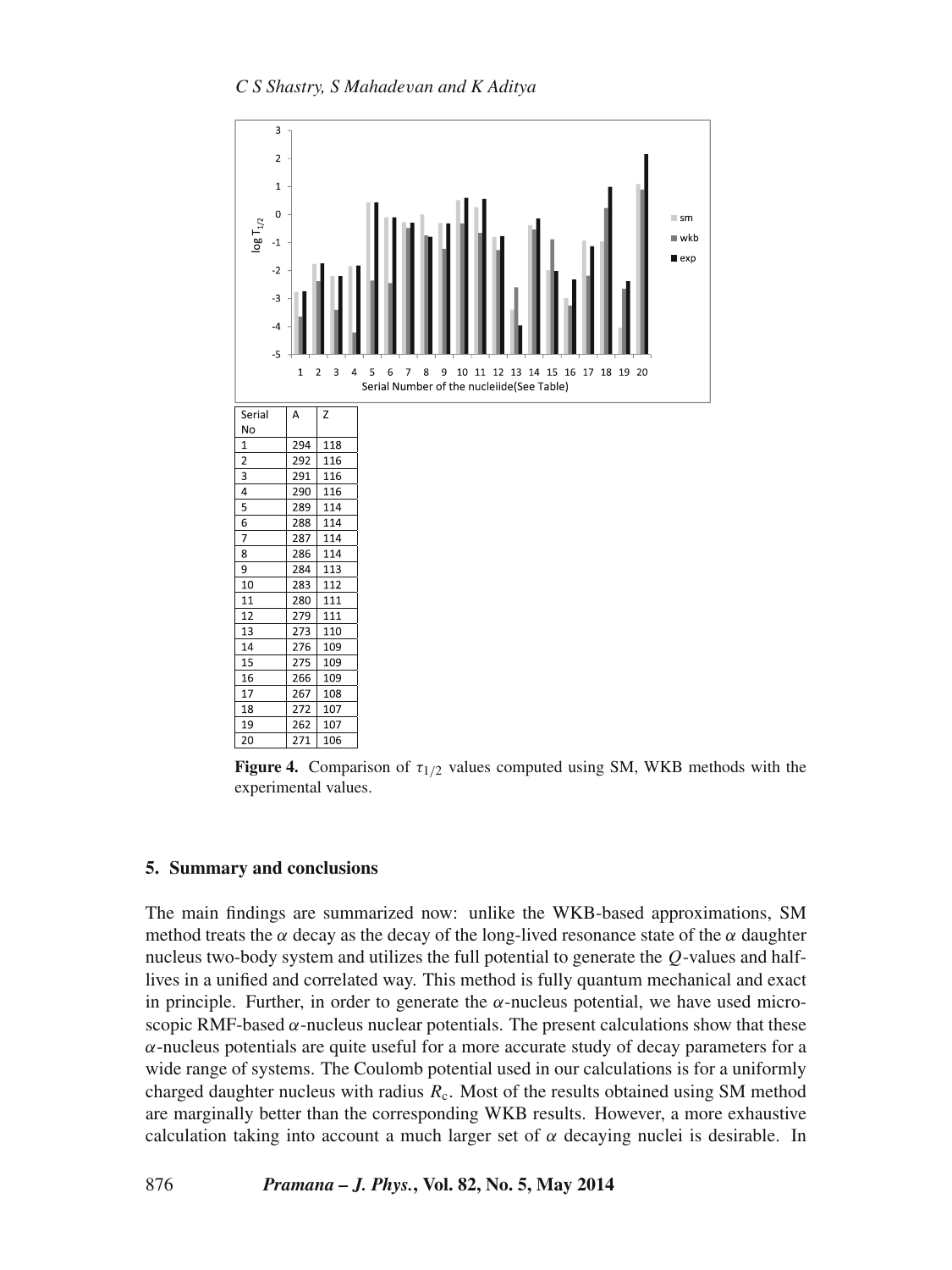## *Alpha decay calculations*

addition, the method used in our calculations comes broadly within the framework of *α* nucleus Coulomb nuclear potential scattering and hence, provides a common framework for the study of  $\alpha$  daughter nucleus systems. Hence, this opens up the possibility of using RMF-generated potentials with confidence in the study of  $\alpha$ -scattering and decay in a unified way. The present set of calculations opens up the possibility of using a reasonably realistic global *α*-nucleus potential for a comprehensive study of all decay data.

In this paper, we have mainly discussed the *S*-matrix and WKB approaches to *α* decay. The main merit of the former, is that it is based on the full solution of the radial Schrödinger equation and the decay of the quasibound or resonance state of the daughter nucleus– $\alpha$  system. However, we wish to point out that there are other approaches based on the full solution of the radial equation. In the approach adopted by Ni and Ren [\[20\]](#page-11-8),  $\alpha$  decay is visualized as the quantum transition of the  $\alpha$  daughter nucleus quasibound state to scattering or continuum state and the width  $\Gamma$  is described by the matrix element  $2\pi |\langle \Psi | U_i - U_f | \Phi \rangle|^2$ , where  $|\Psi \rangle$  symbolizes the quasibound state governed by the total effective potential  $U_i$  and  $U_f$  is the sum of the Coulomb potential and the centrifugal potential governing the continuum state  $|\Phi\rangle$  which is described by the appropriate relevant Coulomb wave functions. Another approach used successfully by Sahu and collaborators [\[21,](#page-11-9)[22\]](#page-11-10) is to use the expression  $\Gamma = (\mu/\hbar) |G_l(\eta, k, R)|^2$ , where  $P = |u(R)|^2 / \left[\int_0^R |u(r)|^2 dr\right]$ . In this expression,  $u(r)$  is the modified radial wave function for the quasibound state. Thus, at present, including the *S*-matrix method, we have three approaches which fully use the quasibound state wave function for the  $\alpha$  decay calculations. It will be very interesting to have a systematic comparative study of these three approaches along with the traditional WKB approach.

#### **Acknowledgements**

The authors thank Prof. Y K Gambhir and Prof. A Bhagawat for providing RMF-based potentials and Dr P Prema for her assistance in the preparation of the manuscript.

#### **References**

- <span id="page-10-0"></span>[1] Z Gamov, *Z. Phys.* **51**, 204 (1928)
- <span id="page-10-1"></span>[2] G Munzenberg, *J. Phys. G: Nucl. Part. Phys.* **25**, 717 (1999)
- [3] S Hoffman and G Munzenberg, *Rev. Mod. Phys.* **72**, 733 (2000)
- <span id="page-10-2"></span>[4] Yu Ts Oganessian, *Nucl. Phys. A* **685**, 17c (2001)
- <span id="page-10-3"></span>[5] L I Schiff, *Quantum mechanics* 3rd ed. (McGraw Hill, New York, 1968)
- <span id="page-10-6"></span>[6] S Flugge, *Practical quantum mechanics* (Springer, Berlin, 1994) Vol. 1
- <span id="page-10-4"></span>[7] N Froman and P Froman, *JWKB approximation: Contribution to theory* (North Holland, Amsterdam, 1965)
- <span id="page-10-5"></span>[8] S Mahadevan, *Analytical S-matrix approach for the study of α decay of super heavy elements*, Ph.D. Thesis (Amrita Vishwa Vidyapeetham, 2009) P Prema, S Mahadevan, C S Shastry, A Bhagawat and Y K Gambhir, *Int. J. Mod. Phys. E* **17**, 611 (2008)
- <span id="page-10-7"></span>[9] R G Newton, *Scattering theory of waves and particles* (McGraw Hill, New York, 1966)
- [10] C J Jochain, *Quantum collision theory* (North Holland Publishing Company, Amsterdam, 1965)